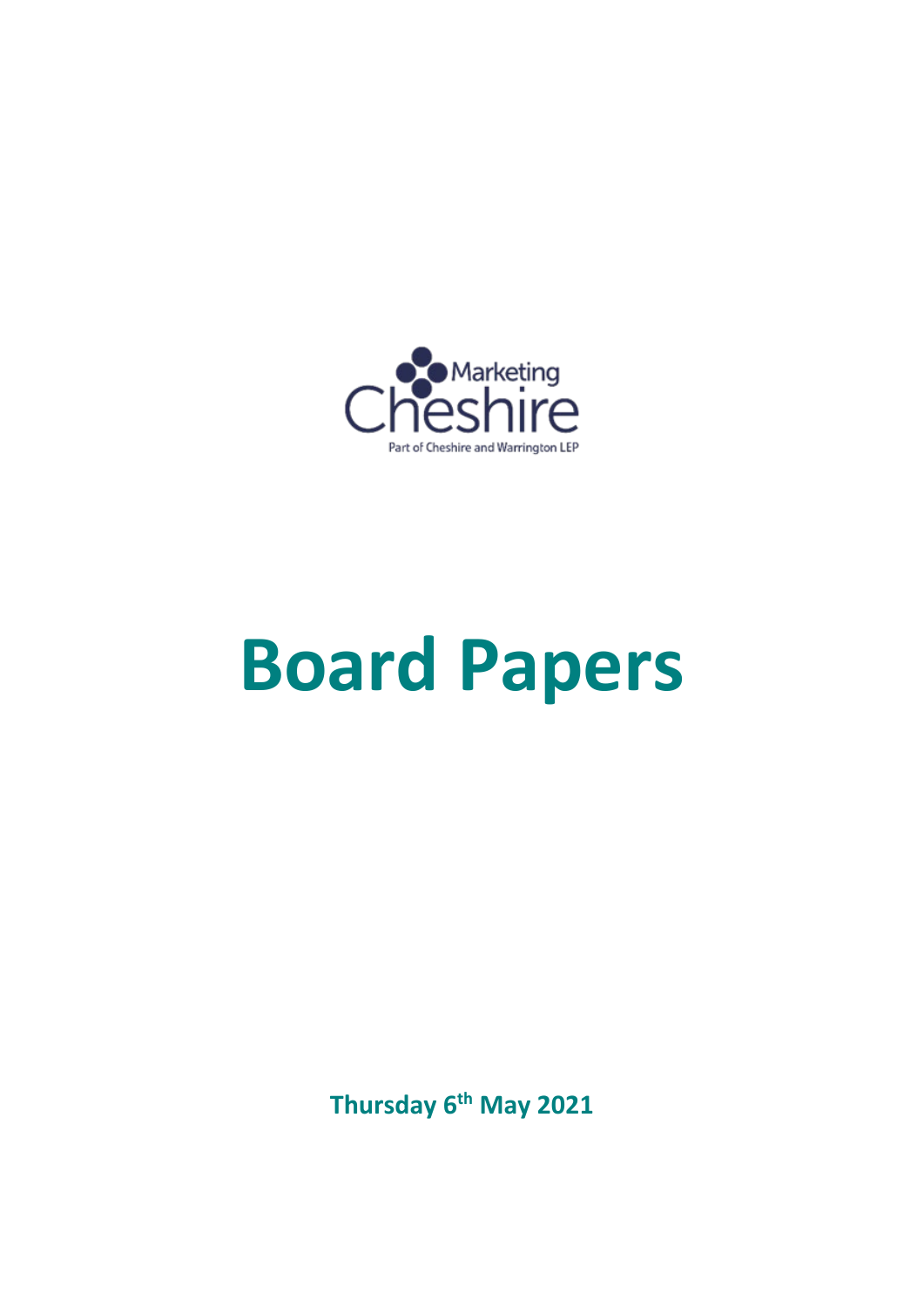

### **Agenda Virtual Board Meeting Thursday 6th May 2021– 8am**

### **Please join via Teams video conference**

**[Click here to join the meeting](https://teams.microsoft.com/l/meetup-join/19%3ameeting_YzA0OWYyZmMtNzBhZS00YzgwLWJiNDItMDQ3ZmYyOGY4OGRi%40thread.v2/0?context=%7b%22Tid%22%3a%229fdc30f0-07e8-4ece-96e4-5daef8d479d1%22%2c%22Oid%22%3a%22914a0c2d-57b1-4dac-bf5b-eb492837e74e%22%7d)** or [+44 161 250 8784,,445223228#](tel:+441612508784,,445223228#%20)

| <b>Time</b> |                | Item                                                                                              | Lead           | Reference                              |
|-------------|----------------|---------------------------------------------------------------------------------------------------|----------------|----------------------------------------|
| 08:00am     | $\mathbf{1}$   | <b>Welcome and Apologies</b>                                                                      | TB             |                                        |
| 08:05am     | $\overline{2}$ | Declarations of Interest                                                                          | TB             |                                        |
| 08:10am     | 3              | Minutes and matters arising from Board<br>Meeting held on 11 <sup>th</sup> February 2021          | ТB             |                                        |
| 08:20am     | 4              | <b>Board Matters</b><br>Review from Strategy Day<br>$\bullet$<br>The Purpose Pyramid<br>$\bullet$ | TB             | (Board Paper 231)<br>(Board Paper 232) |
| 08:40am     | 5              | Chief Executive Report/Briefing note                                                              | JM             | (Board Paper 233)                      |
| 08:55am     | 6              | DMO Review position paper                                                                         | JM             | (Board Paper 234)                      |
| 09:15am     | $\overline{7}$ | Destination Chester and Cheshire                                                                  | Jamie Christon |                                        |
| 09:30am     | 8              | <b>Company Finances</b><br>2020/2021 Q4 Financial Report<br>Budget 2021/22<br>$\bullet$           | DW/JM          |                                        |
| 09:50am     | 9              | A.O.B                                                                                             |                |                                        |
| 10:00am     | 10             | Close                                                                                             |                |                                        |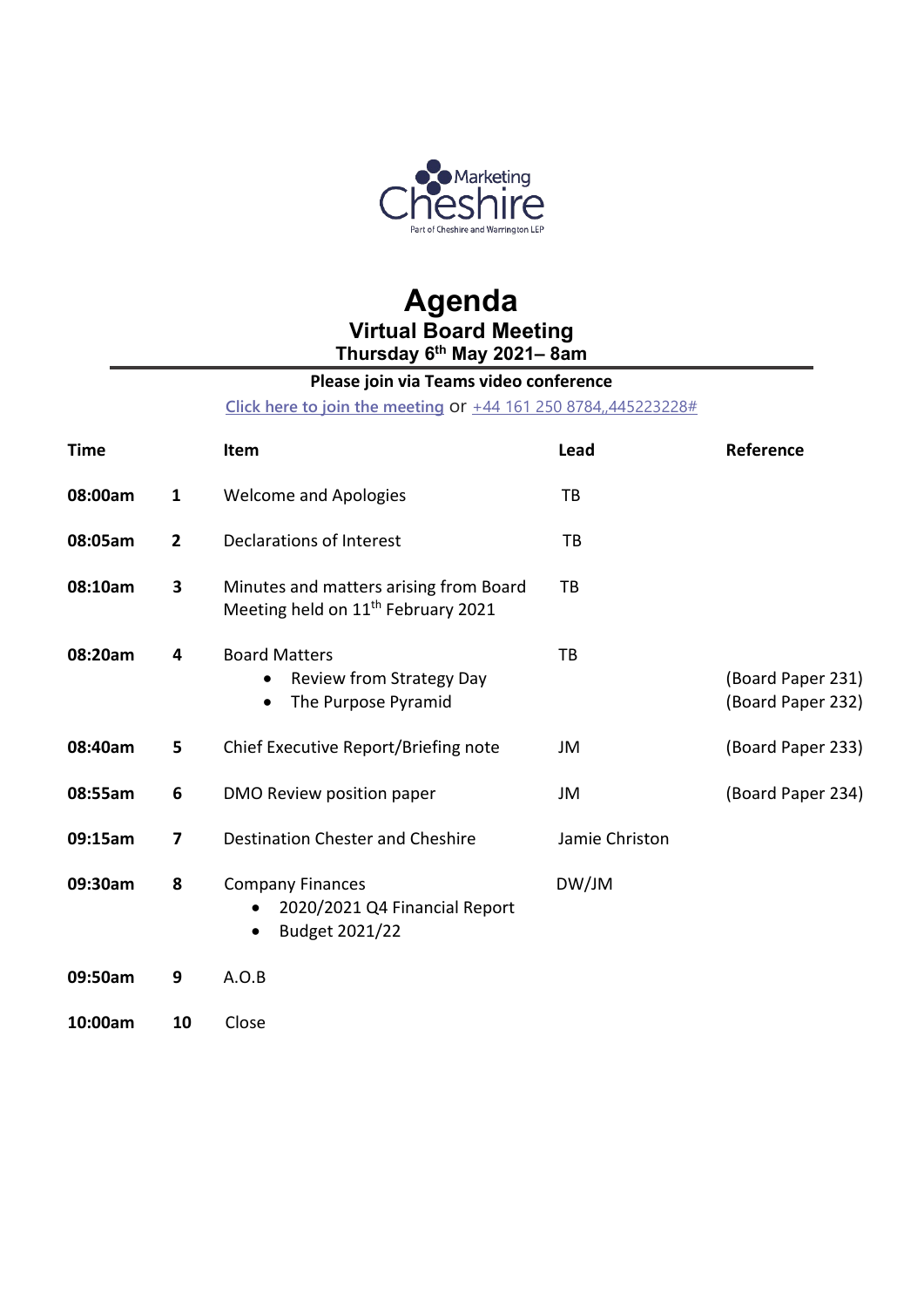#### **Minutes of a Virtual Meeting of the Board Thursday 11th February 2021 – 8am**

| <b>Present:</b>           | Trevor Brocklebank ("TB") (Chair)<br>Joe Manning ("JM") |
|---------------------------|---------------------------------------------------------|
| <b>Marketing Cheshire</b> | Steven Broomhead ("SB")                                 |
| <b>Directors</b>          | Andy Lyon ("AL")                                        |
|                           | David Walker ("DW")                                     |
|                           | Eleanor Underhill ("EU")                                |
|                           | Mark Goldsmith ("MG")                                   |
|                           | Sarah Callander-Beckett ("SCB")                         |
|                           | Rupert Collis ("RC")                                    |
|                           | Gemma Davies ("GD")                                     |
|                           |                                                         |

| Philip Cox ("PC") (observer) |
|------------------------------|
| Nicola Said ("NS")           |
| Juliette Littleton ("JL")    |
|                              |

#### **Apologies:** Clare Hayward ("CH")

#### **1. Opening by the Chairman and Welcome**

TB thanked the board for joining the call and welcomed Juliette Littleton, Finance Manager to her first Board meeting.

#### **2. Declarations of Interest**

TB asked Board members to advise of any declarations of interest.

#### **3. Minutes and Actions from the last Meeting**

The Board confirmed that the minutes from the meeting on the  $12<sup>th</sup>$ November 2020 were correct.

TB confirmed that the actions related to the letter to Debbie Bland and the circulation of Audit meeting minutes had been actioned. The points relating to the budget and cost review will be addressed in the finance section of today's meeting.

#### **4. Chair Introduction**

TB advised that we need to develop a clear strategy for the organisation and for Cheshire as we come out of the pandemic. It is our responsibility to look at the medium and long-term priorities as well as the immediate recovery following the pandemic. The hospitality and retail industries have been particularly hard hit and it is important that we focus on getting these businesses back up and running.

PC advised that the LEP are putting together a recovery and delivery plan which will go out to consultation to a wide range of stakeholders early next month. PC also acknowledged that the retail and hospitality industries have been hit hardest by the pandemic and MC will be critical in getting the hospitality and Visitor Economy up and running again. With a lot of retail businesses being brought online there is a need to review what the city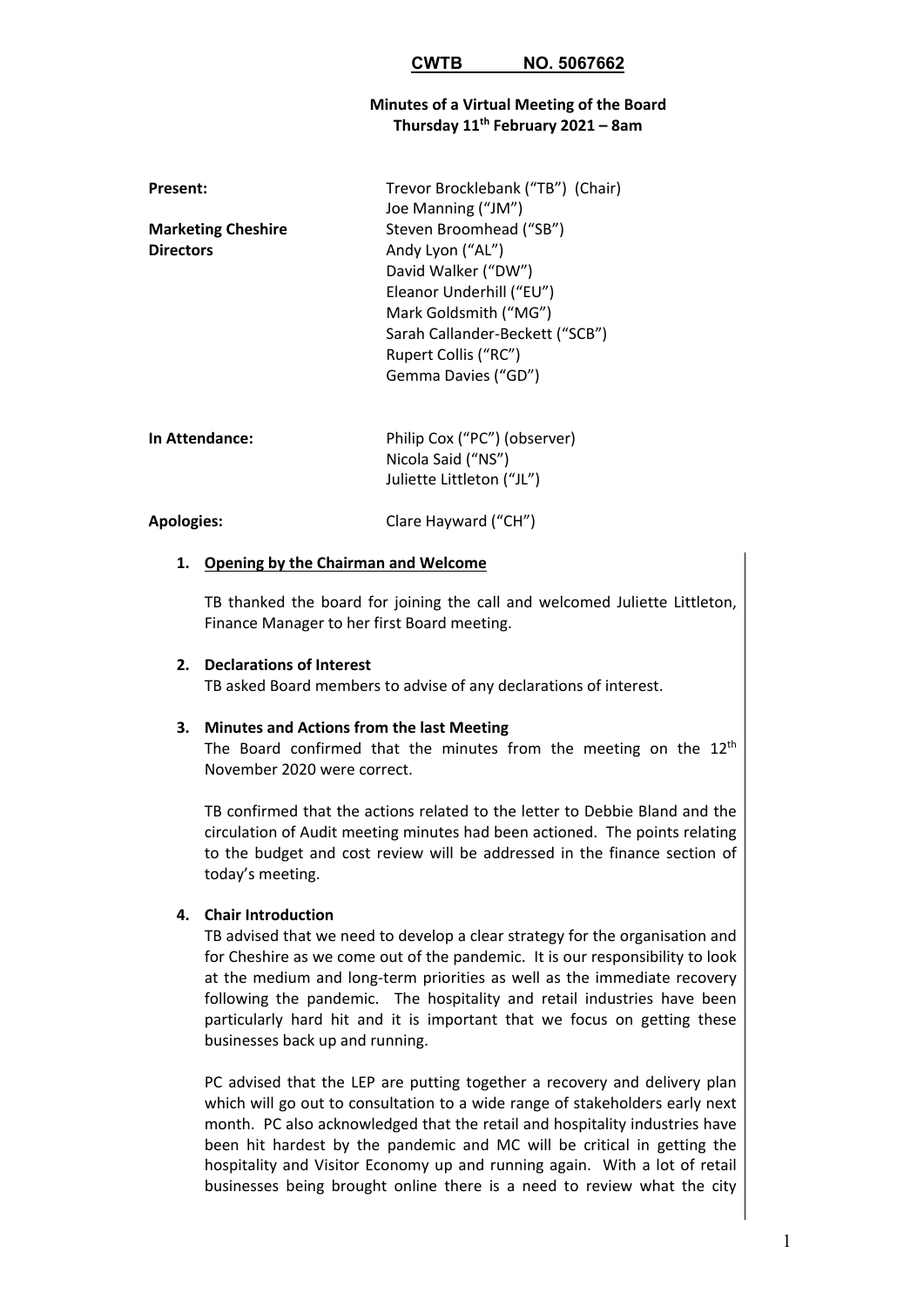| centres and high streets will look like going forward and where the retail<br>workers are going to find work.                                                                                                                                                                                                                                                                                      |                            |
|----------------------------------------------------------------------------------------------------------------------------------------------------------------------------------------------------------------------------------------------------------------------------------------------------------------------------------------------------------------------------------------------------|----------------------------|
| GD referred to the Savills reimagining document and advised that the council<br>are in discussions with the key stakeholders regarding the future of retail and<br>what role the public sector can play in this.                                                                                                                                                                                   |                            |
| TB stated that with such a broad remit there is a need for the Board to decide<br>what we will deliver on over the next few years. We cannot do everything so<br>should concentrate on one or two things that we can do really well that will<br>make a difference.                                                                                                                                |                            |
| It was agreed that the Board should have a strategy day to discuss this further<br>and agree our vision, values and mission once we have recruited our new<br>board members - action SP to look at potential dates in a month's time.                                                                                                                                                              | <b>Action SP</b>           |
| EU stated that it would be useful in advance of the strategy day to pull<br>together the best practice from other DMOs and Visitor Information Centres<br>to see how they promote themselves. SCB advised VB give a prize for the best<br>VIC in the country therefore could be worthwhile to review what the winners<br>have done - action JM/NS to review, include international DMOs.           | <b>Action</b><br>JM/NS     |
| SCB stated that MC will have a very big role to play in the safe reopening of<br>accommodation providers. It was agreed that international holidays may not<br>go ahead this year therefore it will be important to market Cheshire and<br>Warrington as a holiday destination.                                                                                                                    |                            |
| To ensure we align our messaging it was questioned whether we have an<br>understanding of what visitors are looking for. NS advised that a trends and<br>sentiments session is taking place on Monday with the DC Network. NS will<br>pull together learnings from this session.                                                                                                                   | <b>Action</b><br><b>NS</b> |
| EU advised that the NT are almost looking at reverse marketing so that that<br>the NT are not overwhelmed. NS stated that we could make an incremental<br>difference by positioning offers that will not be in as much demand.                                                                                                                                                                     |                            |
| SCB stated that as we begin to open up there is an opportunity to dovetail<br>into the LEP's initiative regarding youth employment, as there will be a big<br>requirement for seasonal support.                                                                                                                                                                                                    |                            |
| AL questioned if there is a piece of work, we could do based around<br>promoting C&W as a place to relocate to. There are also concerns that<br>university students will move out of the area to access employment. TB<br>agreed and stated that we need to create opportunities to keep graduates in<br>the area, perhaps look at retraining options to move from retail to hospitality<br>roles. |                            |
| SCB stated that we have great resource with the Colleges, is there a way we<br>can tie into this to create an online learning short course to get local people<br>trained up to work in the hospitality industry.                                                                                                                                                                                  |                            |
| AL stated that the FE Colleges will require funding to do this, may cause issues<br>if the course has no qualification at the end of it.                                                                                                                                                                                                                                                           |                            |
| PC and TB agreed to discuss this further outside the meeting.                                                                                                                                                                                                                                                                                                                                      | <b>Action</b><br>PC/TB     |
| PC sounded a note of caution around advertising Cheshire as a place to<br>relocate to as there is huge sensitivity on building on green field development.                                                                                                                                                                                                                                         |                            |
|                                                                                                                                                                                                                                                                                                                                                                                                    | ∍                          |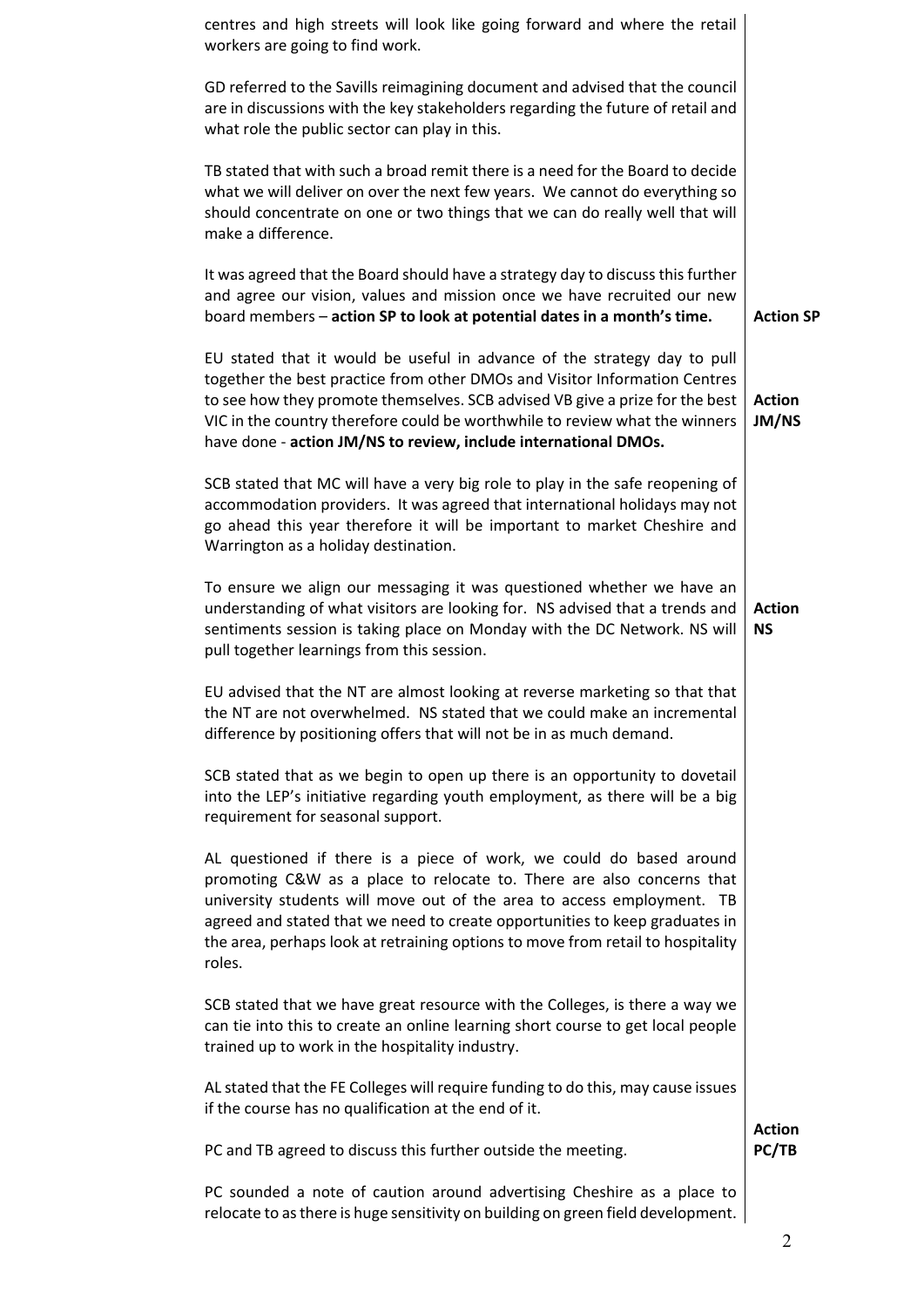Due to housing numbers and locations conversations need to take place with the 3 local authorities prior to developing a marketing campaign on this.

MG advised that there is a big trend to redevelop office space into smaller flats, this will help regenerate our town centres. There is a huge uncertainty on what will happen next, can we learn from the recovery from the Foot and Mouth outbreak in 2001.

#### **5. Board Briefing Note / CEO Report**

JM referred Board members to the report circulated within the Board pack and highlighted the following key items.

- JM referred board members to letter to the PM appended to the CEO report which outlined our concerns. We are hearing through our networks that businesses are increasingly concerned about the amount of debt they are incurring and not knowing when the revenue will return. Another concern is Mental Health, particularly of business owners due to uncertainty of the tier restrictions changing at short notice and therefore the need to destroy stock.
- There may be an opportunity for MC to provide more support to our networks and to advise them what support is available to them. There is also a need to focus on the positives to build a better future in 2021 and beyond.
- We had some very strong Comms and marketing activity which gained strong coverage including national coverage, around the Christmas period over the shop local campaign.
- We are producing a monthly article for Cheshire Life magazine
- With regard to Destination Chester, Jamie Christon has agreed to be the Chair of the group.
- Operations and staffing, staff have continued to operate flexibly with staff supporting the Growth Hub and the VIC staff developing an online shop and supporting the Heritage Action Zone project.
- We have been looking to support staff wellbeing particularly where childcare requires flexibility.

RC questioned whether the success of the Christmas gift guide could be rolled out to other key events in the year such as Easter. JM advised that we are currently working on Valentine's Day. NS advised that the pandemic has given the opportunity to develop really interesting content and we will continue to build upon this work.

SB referred to the letter to the PM and stated that the timetable for a response will be approx. 3 months. MC needs to be influencer here.

SCB stated that it is essential that we build upon digital expertise, there is a key opportunity here to offer a reduced fee to partners for ongoing recovery marketing and digital messaging will be key to this.

JM advised that part of the work we are doing is to continue to support our partners and we do want to start conversations with partners in the coming months regarding charging membership fees.

EU questioned timing how are we forward planning and preparing content. Have we also looked at active partnerships with other publishers to gain a reciprocal advantage? NS advised that we have guest blogs from local influencers to help promotion. We are working on a 12-month marketing strategy, including promoting Cheshire Day at the end of March. We are also actively promoting pre-booking.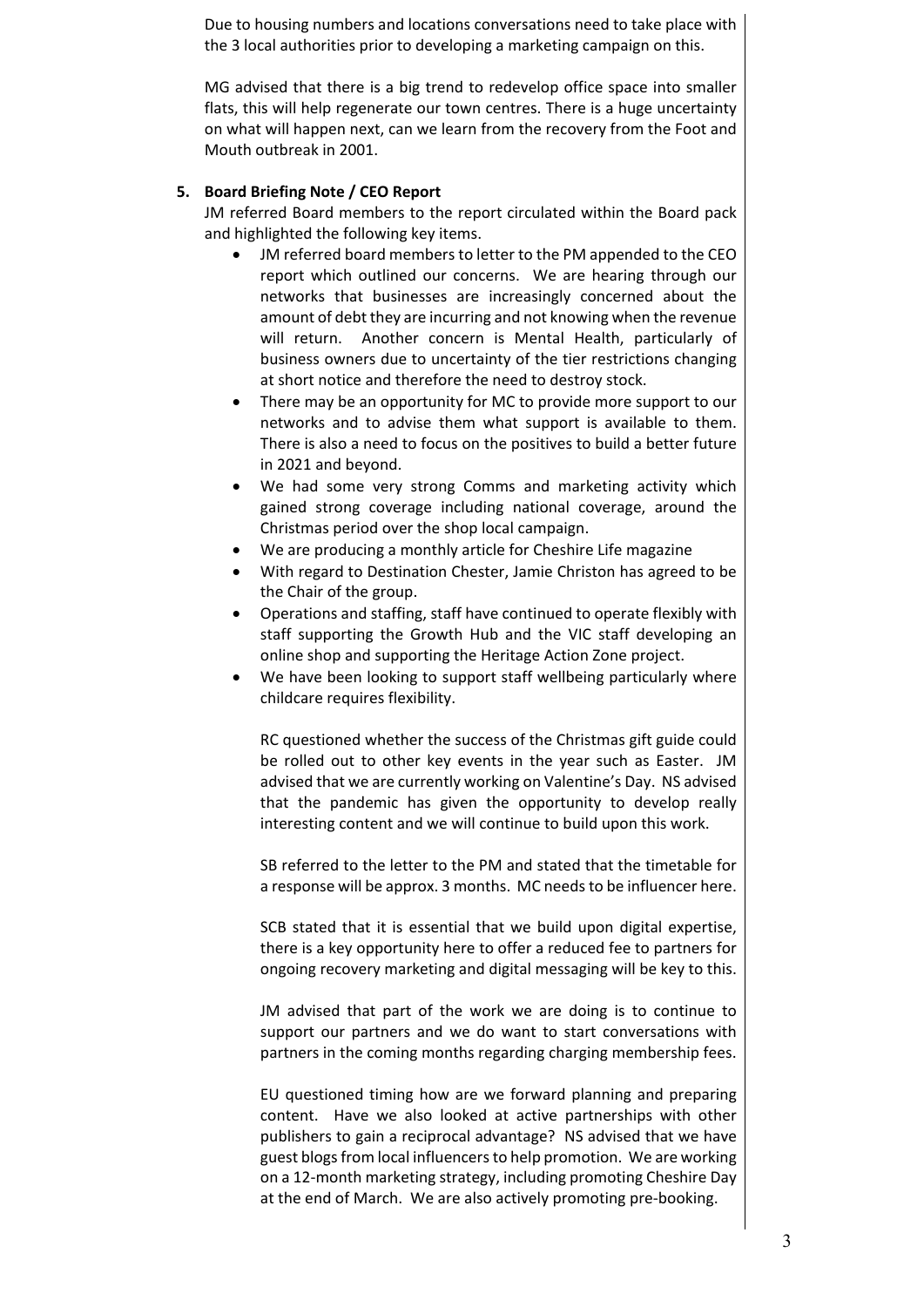#### **6. 2020/21 Q3 Financial Report TB introduced DW give an overview of the company finances.**

DW thanked SB for joining the Audit Group and for attending the meeting on the  $27<sup>th</sup>$  January and referred Board member to the minutes from that meeting included within the board pack.

The Audit Group continue to update and monitor the cashflow and reserves situation to ensure we do not put ourselves in a position where we do not have adequate reserves required for wind up costs.

JL referred Board members to the Q3 report included within the board pack and ran through the key elements of the report advising that the Audit Group are comfortable with the reported loss in the current circumstances and that our reserves, which are above our required wind-up costs were sufficient to cover the loss.

EU questioned given that we have the sustainability from the LEP how do the scenarios play through to what our commitments are. JM advised that the LEP and MC invoice against different budget lines. We have a series of complimentary lines against different activities. It is a work in progress, and we hope to create greater transparency going forward.

PC stated that the LEP and MC employees work together as a team and the work of MC within the Growth Hub has been extremely valuable, especially with the need to move quickly to access funding from BEIS.

DW advised that that the Audit Group work very closely with Ian Brooks, Finance and Commercial Director at the LEP and stated that an exercise has taken place to look at the performance of both the LEP and MC individually and the entities together on a joint basis.

TB stated that it is important to have distinction between the financial performance of MC and the LEP. As a Board it is important that we are focussed on the success of MC.

#### **7. Budget 2021/22 Scenarios**

AL questioned how realistic it is that MC will achieve commercial income.

JM advised that the 2020 budget has been included within the scenarios to show what income we would have expected if it had been a normal year and the other important comparison is to show the level of increase in LEP funding. The breakeven scenario assumes that the Growth Hub income continues.

JM's advice to the Board is that we should pursue commercial income, difficulty is knowing the level of commercial income. We believe this is the right strategic direction to take. In the event that commercial income is not forthcoming we will have to undertake a cost saving exercise at the end of Q1.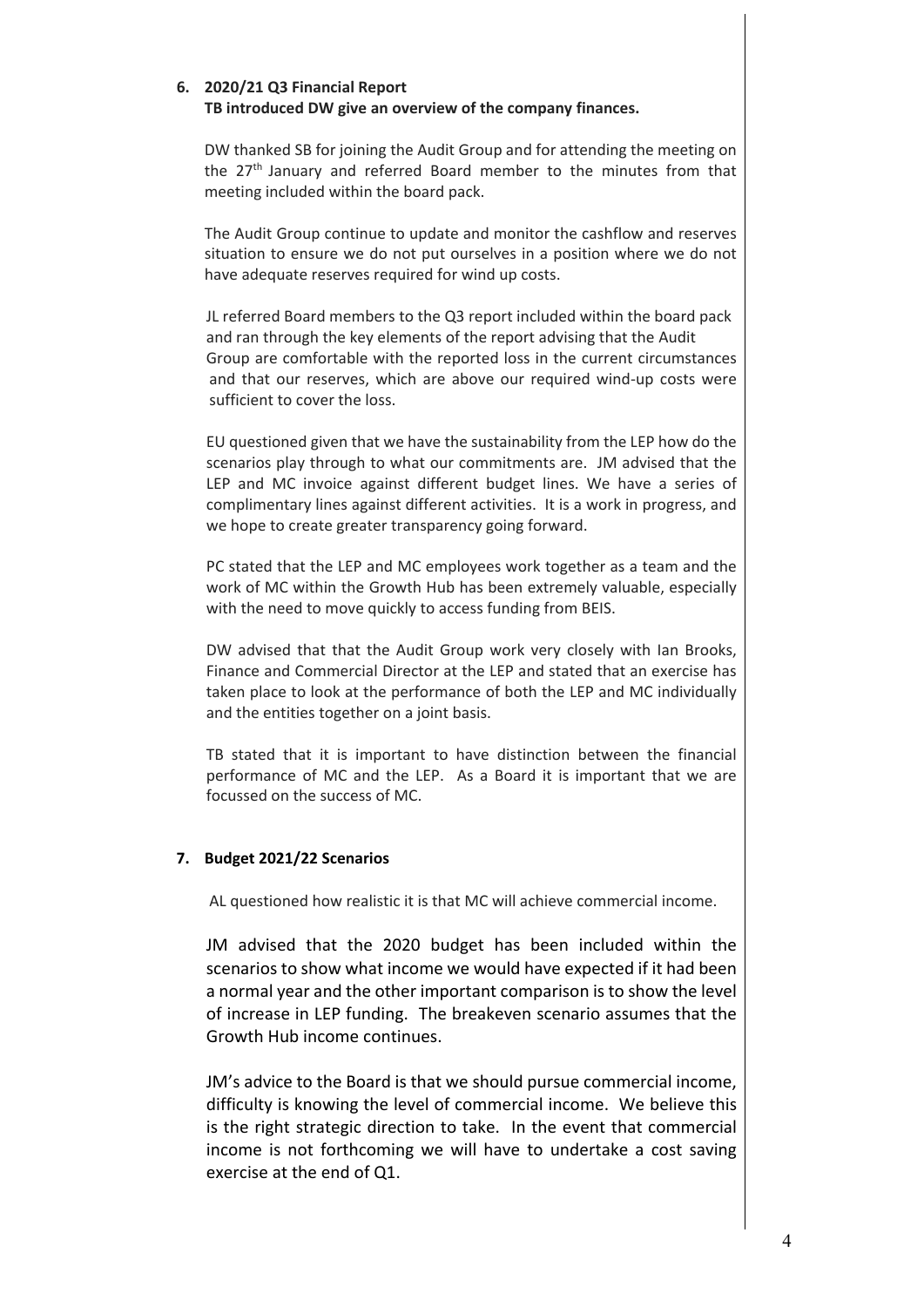NS reiterated the need to pursue commercial income this year, but we need to be prudent on what commercial income we are expecting and to plan commercial activity accordingly. This would include looking at allowing businesses to pay later, reducing the number of guides that are produced. Christmas Market discussions will need to take place with the council before planning in any income from this project.

RC questioned whether we should retain our membership fee levels to ensure the partners value the service provided. NS stated that going forward we will look at our offer to ensure it is relevant and will aim to get back to normal levels in the next financial year.

JM advised that informal conversations have taken place with partners we will continue these conversations once we have agreement from the Board on the budget. In a couple of months we hope to have a clearer picture of the level of demand and ability to pay. Need to be seen to be supporting the sector. We will start to have more structured conversations if the board are supportive.

GD stated that for the partners it is a cashflow problem, we need to be coordinated and agree a timescale with the BID to ensure businesses are not getting asked for funds from several organisations at the same time.

JM/NS advised that we work closely with the BID and are having upfront conversations to ensure that what we are doing is achievable and sensitive at the same time.

TB and JM thanked David and Jules for their hard work particularly to Jules for getting to grip with the finances so quickly.

#### **8. Any Other Business.**

NS stated that we are actively promoted National Women's Day on the 8<sup>th</sup> March and are looking for short videos and would encourage Eleanor, Sarah and Gemma to enter a video.

SCB stated that the management of the Grant Scheme out to businesses has been really efficient and has been a lifer saver to businesses, therefore commended the Councils for their hard work on this.

#### **Next meeting**

The next meeting will be held on the Thursday  $6<sup>th</sup>$  May 2021 – via Microsoft Teams

Signature (Trevor Brocklebank, Chair)

..………………………………….

Date

…………..……………………………….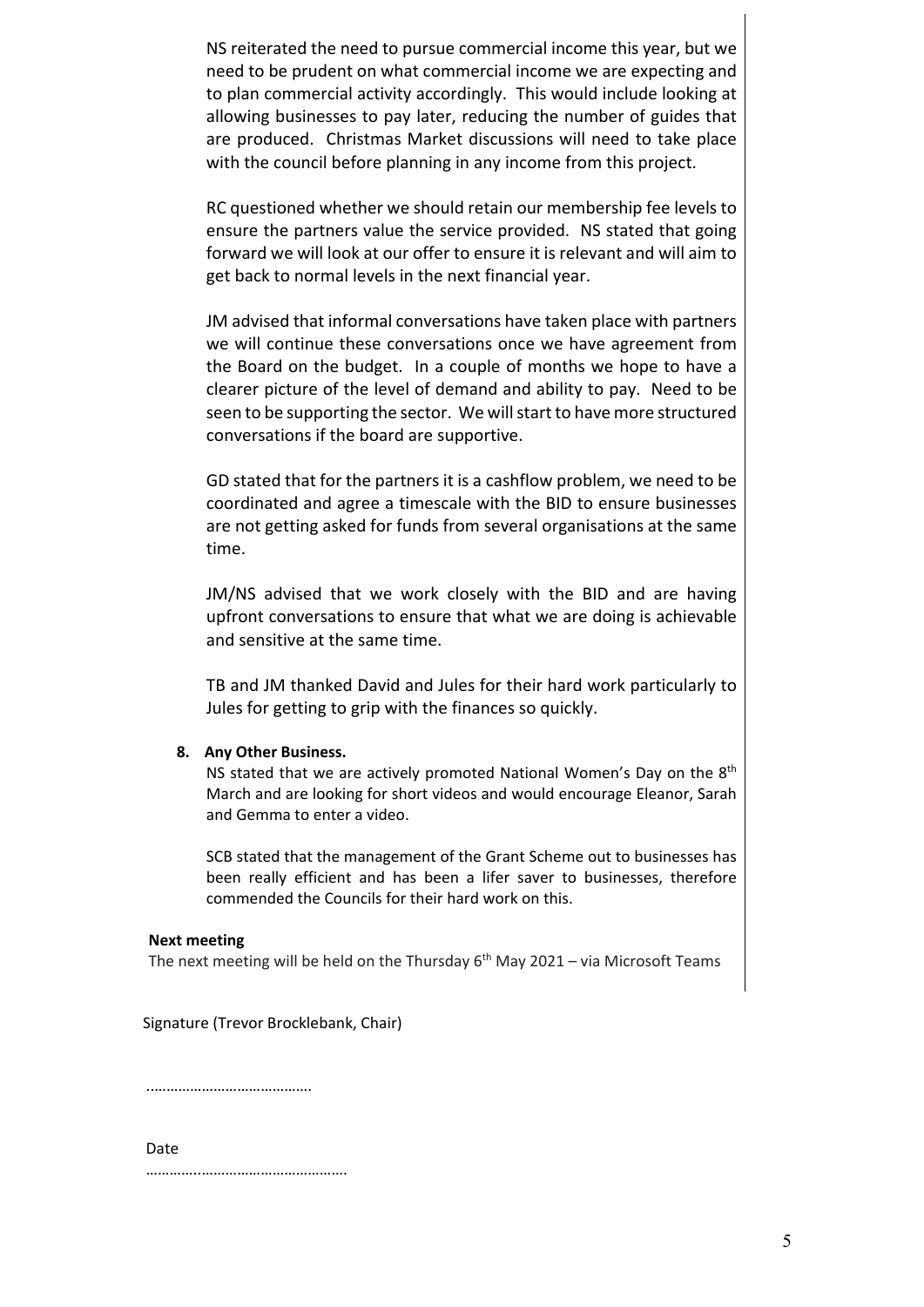#### **Marketing Cheshire Board Strategy Session meeting notes Friday 23rd April 0930-1230**

#### **Attendees**

Trevor Brocklebank, Chair Philip Cox Joe Manning Nicola Said Eleanor Underhill Sarah Callander-Beckett Steven Broomhead Mark Goldsmith Gemma Davies Rob McKay Tracey O'Keefe Peter Mearns Jamie Christon

#### **Apologies**

Andy Lyon Rupert Collis David Walker Clare Hayward

This note is intended to only provide a very high-level summary of the discussion held. It also includes a summary of actions and next steps.

#### **Outline of the day**

Trevor welcomed everyone to the meeting and advised of the purpose of today's session which is to look at what we are going to do to make a difference and make the most of the expertise we have on the Board.

#### **Introducing the Team**

JM updated on the role of MC and offered reflections on 2020, including a changed role in response to Covid19 pandemic and LEP merger.

#### **Comments from Board**

- We discussed the wide range of MC work and our approach to programme management. A traffic light system for managing short, medium, and long-term projects was proposed.
- We discussed the need to keep the business model under review due to the uncertainty created by both the DMO and LEP reviews, and potential impact on future funding.
- The Destination Chester work was discussed. CW&C is providing the funding for events and marketing in Summer / Autumn 2021. The Chester project will be a model for work that will be rolled out across town within Cheshire West and can also be applied in Cheshire and Warrington through our Destination Cheshire network.
- We discussed how best to position Cheshire and Warrington within the North West. There is a need to consider what we can control and influence.
- We discussed the different roles that MC can play. For example, we have a strong remit to lead the recovery of leisure and hospitality sector, whereas we would play more of a supporting role on town centre work led by BIDs and Councils.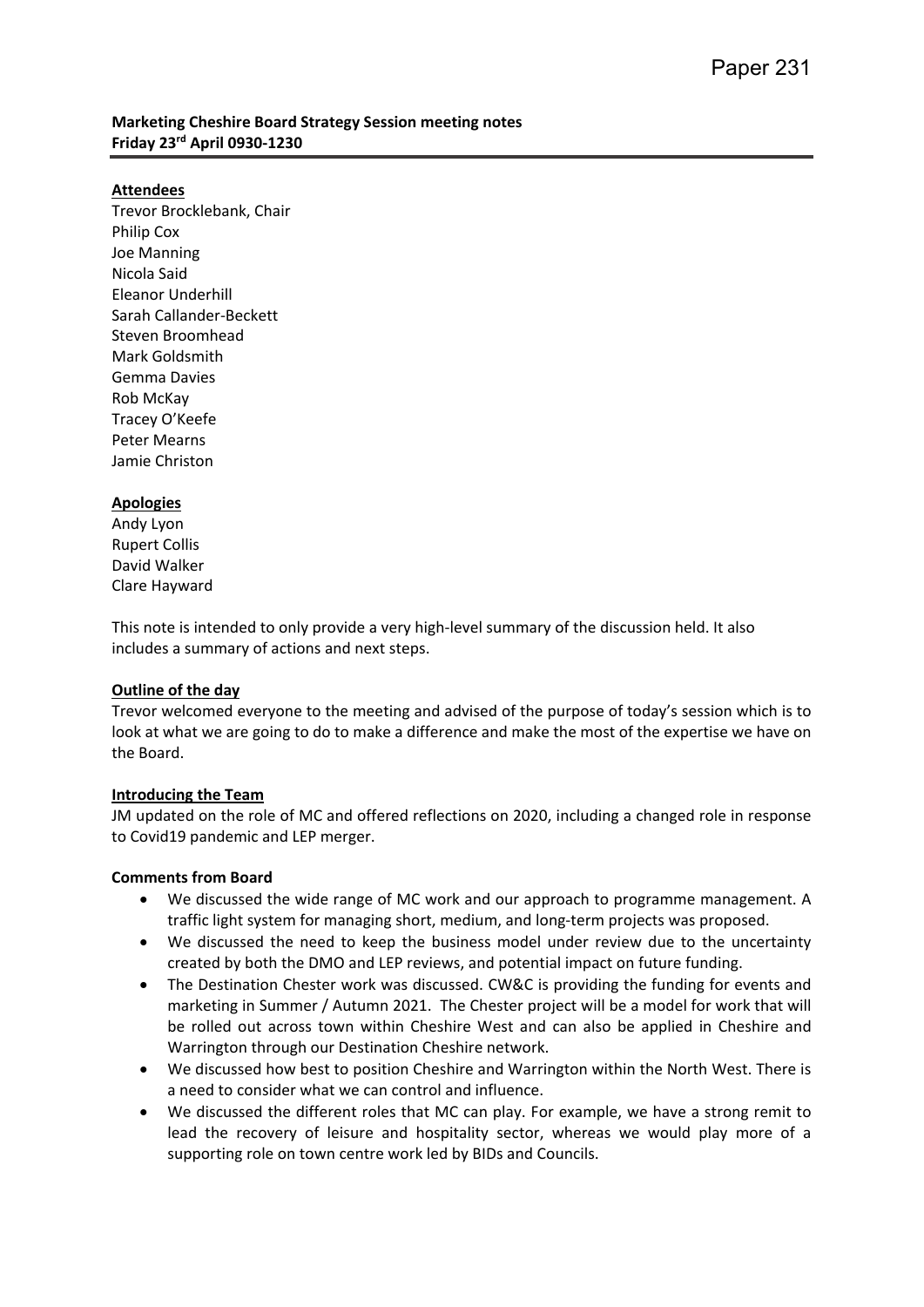• We also discussed the economy wide role that MC can play in support of an economy wide place marketing agenda. This would include business tourism and promoting Cheshire and Warrington as a great place to live, work, and invest.

#### **Purpose pyramid**

TB introduced the purpose pyramid concept used by the LEP and questioned whether we should adopt the LEP vision which would then cascade down to what deliverables we are able to deliver and identify our core capabilities to create clear measurable criteria.

It was agreed that there is a need for us to create a realistic strategy of where we would like MC to be positioned in future years. A 3–4-year strategy but recognising it may need to change depending on the outcome of the LEP and DMO reviews, and that we have a critical short-term role to play in the recovery of the visitor economy due to the impact of the Covid19 pandemic.

#### **Next steps**

• JM/TB/NS to start to populate the pyramid for discussion at the next board meeting, to be developed in parallel to the DMO review.

#### **Priorities**

- Number one priority should be re energise the leisure, tourism & hospitality industry to help them get back up and running.
- Replicate Destination Chester model across Cheshire and Warrington.
- Deliver LEP brand, marketing, and PR to deliver economy wide impact and ensure we are delivering Government's agenda and Plan for Growth.
- Have a further Board strategy session to develop our longer-term strategy to roll out in approx. as economy and policy environment is clearer.
- Keep close to DMO and LEP review as they develop recommendations over coming months.
- Need to start to progress the clarity on Cheshire brand and messaging.

#### **Working together as a Board**

Going forward we will continue to hold Board meetings virtually and then combine this with face-toface strategy sessions. There is a possibility we will need additional meetings scheduling while we get our strategy in place. The aim going forward will be to meet bi-monthly. – **SP to review existing dates**

It was agreed that we will be putting out a press release to publicise the recruitment of the new board members once Purdah restrictions allow.

ENDS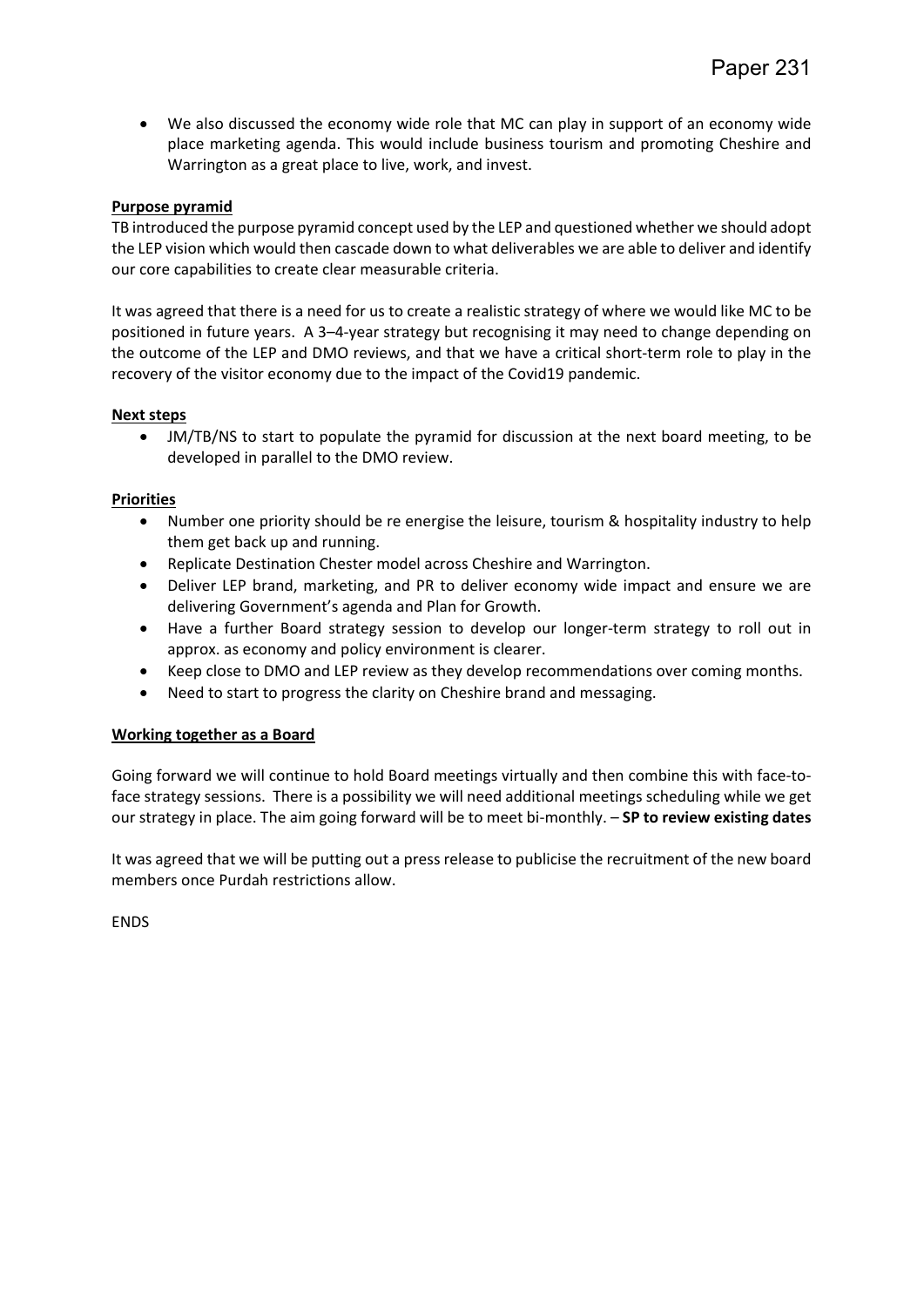| <b>Marketing Cheshire pyramid</b> |                                                                                                                                                                                                                                                                                                                                                                                                                                  | Paper 232 |
|-----------------------------------|----------------------------------------------------------------------------------------------------------------------------------------------------------------------------------------------------------------------------------------------------------------------------------------------------------------------------------------------------------------------------------------------------------------------------------|-----------|
| Our purpose                       | To lead the<br>sustainable growth of<br>the C&W economy<br>through a powerful partnership<br>between the private, public and                                                                                                                                                                                                                                                                                                     |           |
| <b>Our vision</b>                 | third sector.<br>To be the UK's healthiest, most<br>sustainable, inclusive and growing<br>economy.                                                                                                                                                                                                                                                                                                                               |           |
| Our principles / values           | We are ambitious, collaborative, objective, connected<br>and we listen and make things happen.                                                                                                                                                                                                                                                                                                                                   |           |
| Our strategy summary              | Lead the sustainable growth of visitor, leisure, and hospitality<br>economy; and position C&W as a great place to live, work, meet,<br>study, and invest.<br>Ambitious destination management plan; regional, national, and international                                                                                                                                                                                        |           |
| <b>Our deliverables</b>           | marketing campaigns; Destination Chester and Destination Cheshire networks;<br>visitor information; visitor economy analysis, data and intelligence; LEP economic<br>plan engagement and marketing; Growth Hub business support and marketing; LEP<br>brand, digital, and website management.                                                                                                                                    |           |
| Our core capabilities             | Leadership and influencing; network engagement and facilitation; delivering through partners;<br>marketing and PR; brand and design; digital and social media; analysis and research; commercial<br>and sales; programme and project management                                                                                                                                                                                  |           |
| <b>Outcomes</b>                   | Short-term recovery of sectors hit hardest by Covid19 pandemic, increased awareness and profile of Cheshire<br>and Warrington's economy, increased visitor spend and occupancy, positive consumer feedback and sentiment<br>TBC, increased business tourism and investment, rebranding and repositioning of LEP with business and<br>Government, World Heritage status?, securing nationally significant attractions and events? |           |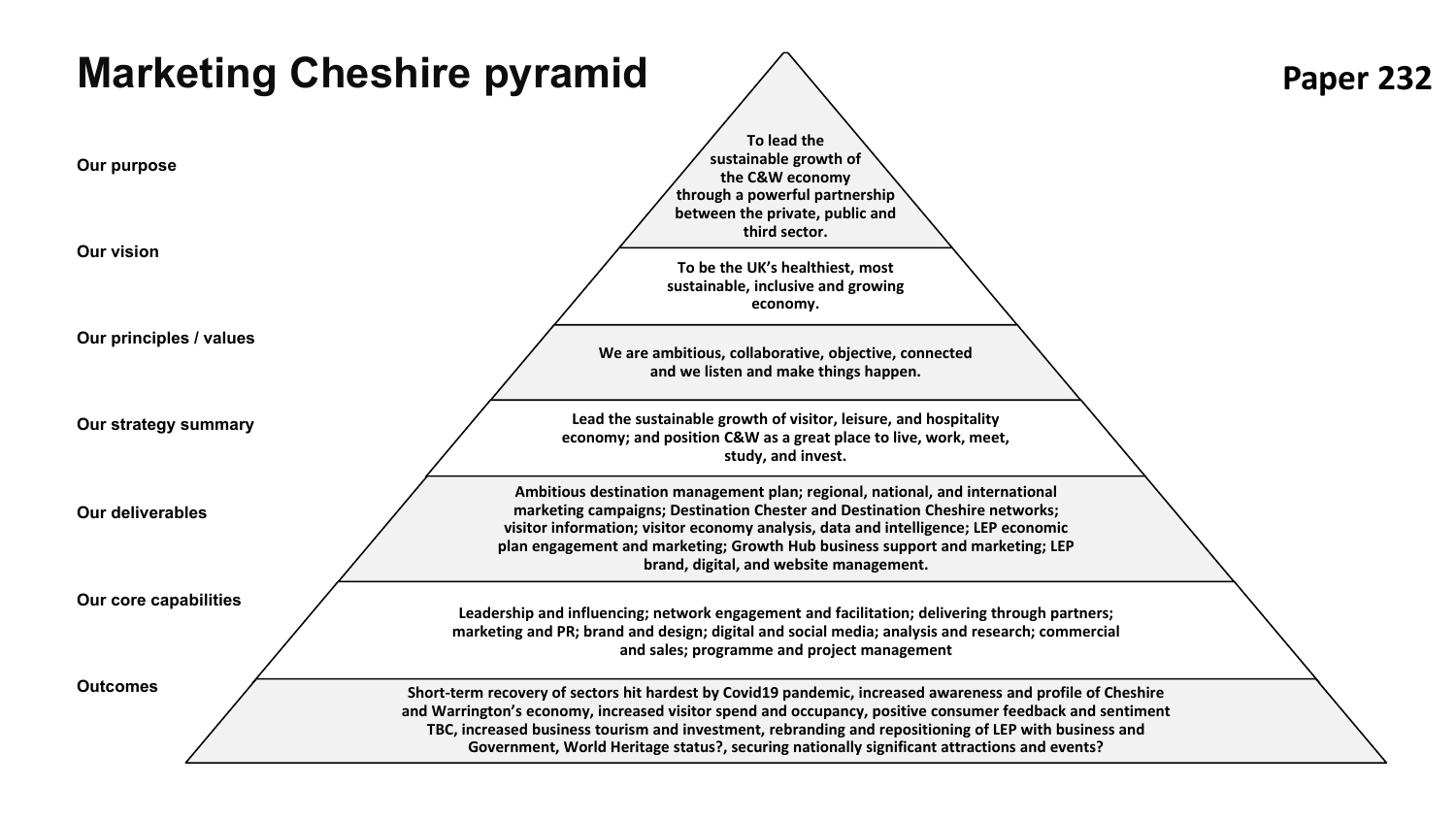## **6th May 2021**

# **Chief Executive update Paper 233**

#### **1. Summary of economic picture**

The re-opening of non-essential retail, visitor attractions, and self-catering accommodation seems to have gone very well. Retailers seem happy with levels of spend, along with a level of footfall that meant that risks to Covid infection rates were kept to a minimum. Many attractions were sold out throughout the Easter holiday week - "like a bank holiday everyday" - and our hotels and self-catering providers reporting positive forward bookings, particularly on weekends. There are also positive examples of diversification and growth amongst our outdoor attractions, from Cheshire Outdoors to Ness Gardens. We continue to engage with those businesses that have been unable to reopen yet and those operators and supply chains that are more limited by ongoing Covid19 restrictions, such as events and weddings providers.

#### **2. Communications and marketing**

Marketing Cheshire was successful at getting Cheshire and Warrington's retail and visitor attractions into the media, with BBC Breakfast running a feature on Chester and Granada reporting from Bewilderwood, one of the new attractions that opened for the first time on the 12<sup>th</sup> of April. We also issued a press release that included quotes from Bewilderwood, Gulliver's World, and Forest Holidays. Our attractions, such as Chester Zoo, also had extensive regional and national coverage. We have used our destination website to include self-catering and camping content, al fresco dining options, and dedicated blog and social media content and are supporting this with a continued national PR strategy to profile the destination. Our partnership with Cheshire Life is allowing us to profile the destination monthly to a local and regional audience.

Cheshire Day took place on the 30<sup>th</sup> March 2021, this was a social media celebration of Cheshire & Warrington. Over 1800 businesses, visitors and residents posted on Instagram and twitter using the hashtag #CheshireDay. Tweets were both local and international, with messages from Japan, USA and Canada with a total reach of over 14 million. Sentiment was overwhelmingly positive, people are looking forward to exploring the region again, to experience what we have to offer, and businesses are looking forward to welcoming people back.

Destination Chester has agreed a programme of activity with Cheshire West and Chester for Summer 2021. We are developing our wider programme to promote Cheshire and Warrington. As part of this we have adapted our destination brand, focusing on the '&' of our offer to attract specific demographics with tailored propositions. We want to support the industry and are keen to assist in driving leisure visits where business tourism and weddings will not be able to drive the usual levels of business.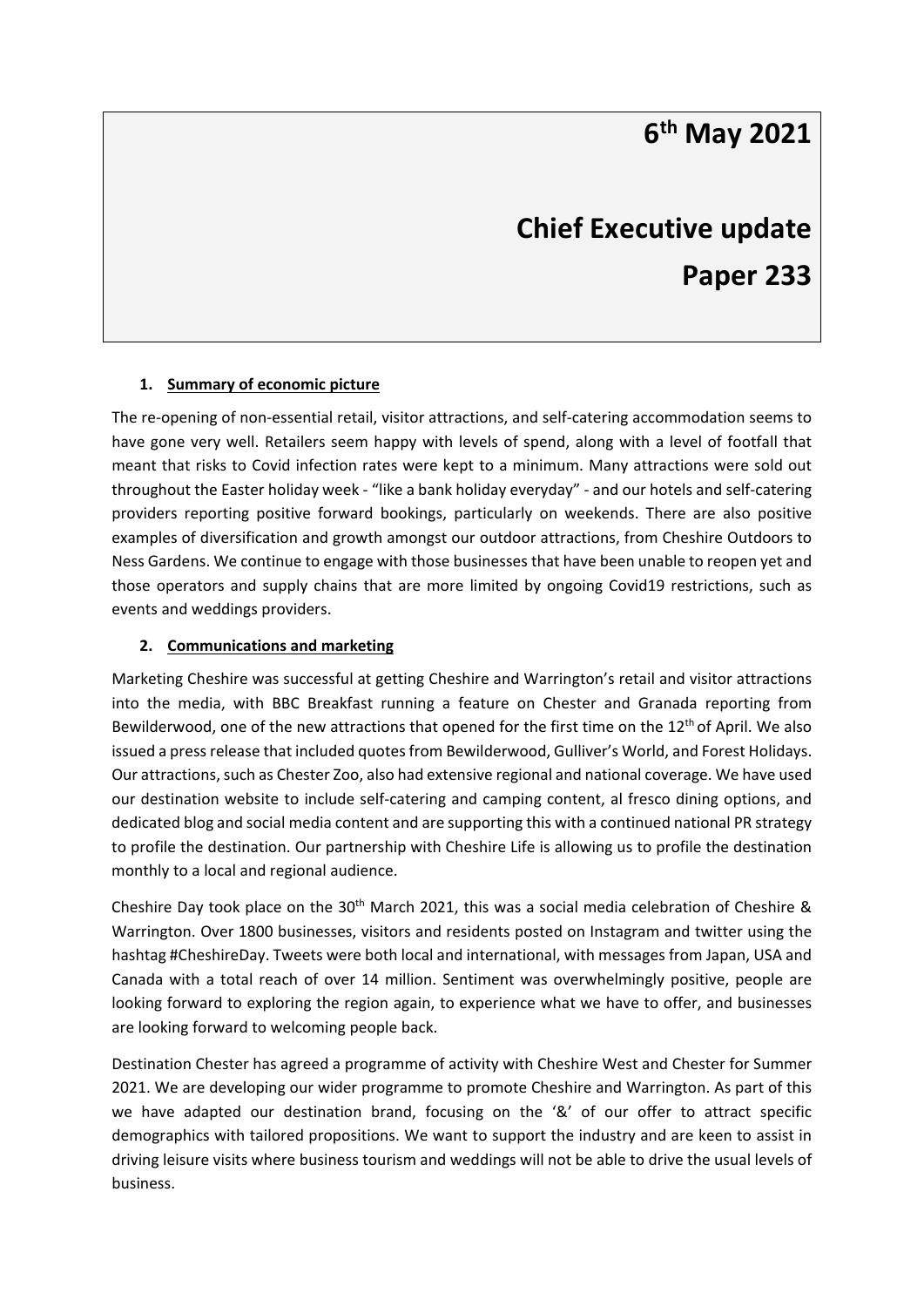We continue to support the LEP, Growth Hub and Pledge with marketing delivery and are in the final stages of the new corporate brand and website which will give us a stronger platform to present the LEP in a more cohesive way.

More detail on our PR coverage is included in Annex A.

#### **3. Economic response and recovery**

DCMS has announced a review of Destination Management Organisations (DMOs). This is led by Nick de Bois, Chair of Visit England. The review will report by September 2021 and will make recommendations on: DMO structures and funding to deliver Covid-19 recovery; the role of DMOs alongside existing local structures, including Mayoral Combined Authorities, local authorities, and LEPS; and how DMOs should best work with Visit England, Visit Britain and DCMS. The review is currently in the evidence gathering stage, with initial responses required by the end of April 2021. Marketing Cheshire is engaging our local authority partners and wider private sector networks to provide our views to Government. We are also proving input on the Cheshire and Warrington model to the LEP review. We have prepared a summary note and have used this to inform our engagement with our local authority teams and wider partner network.

#### **4. Operations and staffing**

We had a positive Board strategy session on the 23<sup>rd</sup> of April to discuss future strategy and short-term priorities. We will be following up on actions in due course.

We have engaged with our partner networks and have had strong support for renewing partnership in 2021/22. We have revised our rate card to issue to partners and will emphasise that we want to provide a flexible approach to support businesses to recover throughout 2021.

We have agreed to continue the secondment of Marketing Cheshire staff into the Growth Hub for 2020/21. This allows us to improve our business support and provides opportunities for ongoing professional development. We also have two staff members returning from maternity leave in May.

The Visitor Information Centre in Chester reopened on the  $12<sup>th</sup>$  of April. City guiding and sightseeing will return from May. Most of the VIC visitors have been locals although there have been some limited visitors from across the North West and North Wales. The VIC also reported some limited retail sales.

#### **5. Board recruitment**

I am delighted to welcome four new members to the Marketing Cheshire board. Jamie Christon, Rob McKay, Peter Mearns, and Tracey O'Keefe were all successful in our recent recruitment round and will be bring a wealth of experience to Marketing Cheshire. I would also like to formally thank Rupert Collis, who has stepped down from the Marketing Cheshire board to take up a position on the LEP board.

Joe Manning, Marketing Cheshire, 28/04/21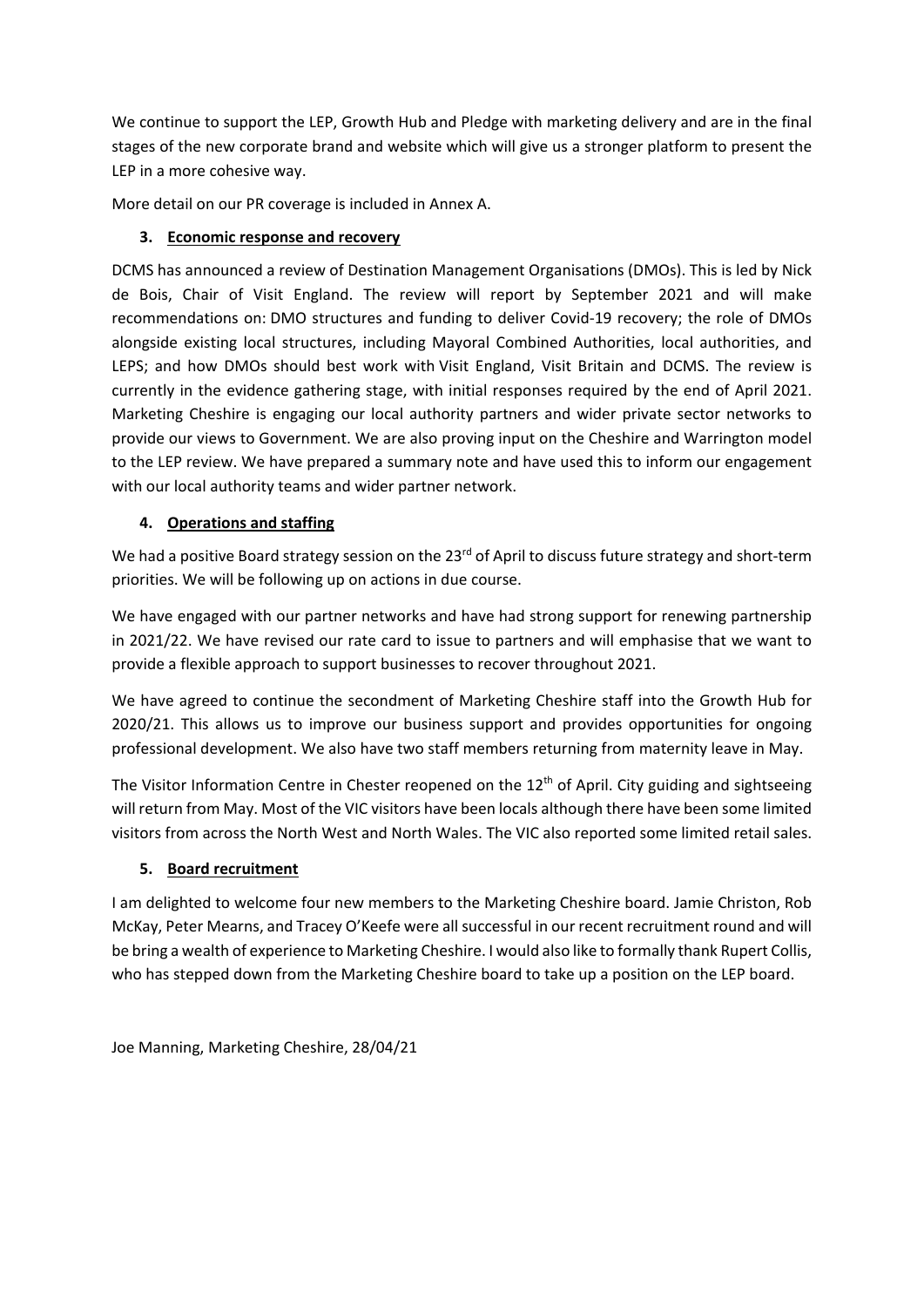# **Earned Media Coverage**







 $12m$ Impact

### **OCTOBER 2020 – MARCH 2021**

<https://www.thetimes.co.uk/article/our-first-canal-boat-adventure-in-cheshire-ld32rw93l>

[https://www.theguardian.com/travel/2021/apr/24/10-great-british-walking-trails-where-you-wont](https://www.theguardian.com/travel/2021/apr/24/10-great-british-walking-trails-where-you-wont-see-another-soul)[see-another-soul](https://www.theguardian.com/travel/2021/apr/24/10-great-british-walking-trails-where-you-wont-see-another-soul)

<https://www.mirror.co.uk/travel/uk-ireland/top-40-uk-attractions-brits-23833716>

[https://www.telegraph.co.uk/travel/lists/last-minute-holidays-can-still-book-early-may-bank](https://www.telegraph.co.uk/travel/lists/last-minute-holidays-can-still-book-early-may-bank-holiday/)[holiday/](https://www.telegraph.co.uk/travel/lists/last-minute-holidays-can-still-book-early-may-bank-holiday/)

<https://girlabout.co.uk/best-uk-holiday-destinations-ideas-activities-2021/>

[https://www.telegraph.co.uk/travel/family-holidays/great-british-getaways-10-peak-district](https://www.telegraph.co.uk/travel/family-holidays/great-british-getaways-10-peak-district-holidays-book-now-sell/)[holidays-book-now-sell/](https://www.telegraph.co.uk/travel/family-holidays/great-british-getaways-10-peak-district-holidays-book-now-sell/)

<https://www.thetimes.co.uk/article/the-half-term-survival-guide-p23r9qj0r>

[https://www.theguardian.com/travel/2021/mar/30/10-of-the-best-new-uk-attractions-to-visit-in-](https://www.theguardian.com/travel/2021/mar/30/10-of-the-best-new-uk-attractions-to-visit-in-2021)[2021](https://www.theguardian.com/travel/2021/mar/30/10-of-the-best-new-uk-attractions-to-visit-in-2021)

[https://www.telegraph.co.uk/travel/destinations/europe/united-kingdom/articles/uk-holiday](https://www.telegraph.co.uk/travel/destinations/europe/united-kingdom/articles/uk-holiday-calendar-great-breaks-next-six-months-autumn-winter/)[calendar-great-breaks-next-six-months-autumn-winter/](https://www.telegraph.co.uk/travel/destinations/europe/united-kingdom/articles/uk-holiday-calendar-great-breaks-next-six-months-autumn-winter/)

[https://www.theguardian.com/travel/2020/oct/18/blaze-of-glory-20-of-the-best-autumn-gardens](https://www.theguardian.com/travel/2020/oct/18/blaze-of-glory-20-of-the-best-autumn-gardens-in-the-uk)[in-the-uk](https://www.theguardian.com/travel/2020/oct/18/blaze-of-glory-20-of-the-best-autumn-gardens-in-the-uk)

[https://inews.co.uk/inews-lifestyle/travel/25-experiences-gift-christmas-2021-spa-days-glamping-](https://inews.co.uk/inews-lifestyle/travel/25-experiences-gift-christmas-2021-spa-days-glamping-789809)[789809](https://inews.co.uk/inews-lifestyle/travel/25-experiences-gift-christmas-2021-spa-days-glamping-789809)

[https://www.express.co.uk/travel/articles/1370326/uk-holiday-roman-sites-uk-bath-spa-hadrians](https://www.express.co.uk/travel/articles/1370326/uk-holiday-roman-sites-uk-bath-spa-hadrians-wall-top)[wall-top](https://www.express.co.uk/travel/articles/1370326/uk-holiday-roman-sites-uk-bath-spa-hadrians-wall-top)

[https://www.warringtonguardian.co.uk/news/18811060.covid-tier-2-family-things-half-term-near](https://www.warringtonguardian.co.uk/news/18811060.covid-tier-2-family-things-half-term-near-warrington/)[warrington/](https://www.warringtonguardian.co.uk/news/18811060.covid-tier-2-family-things-half-term-near-warrington/)

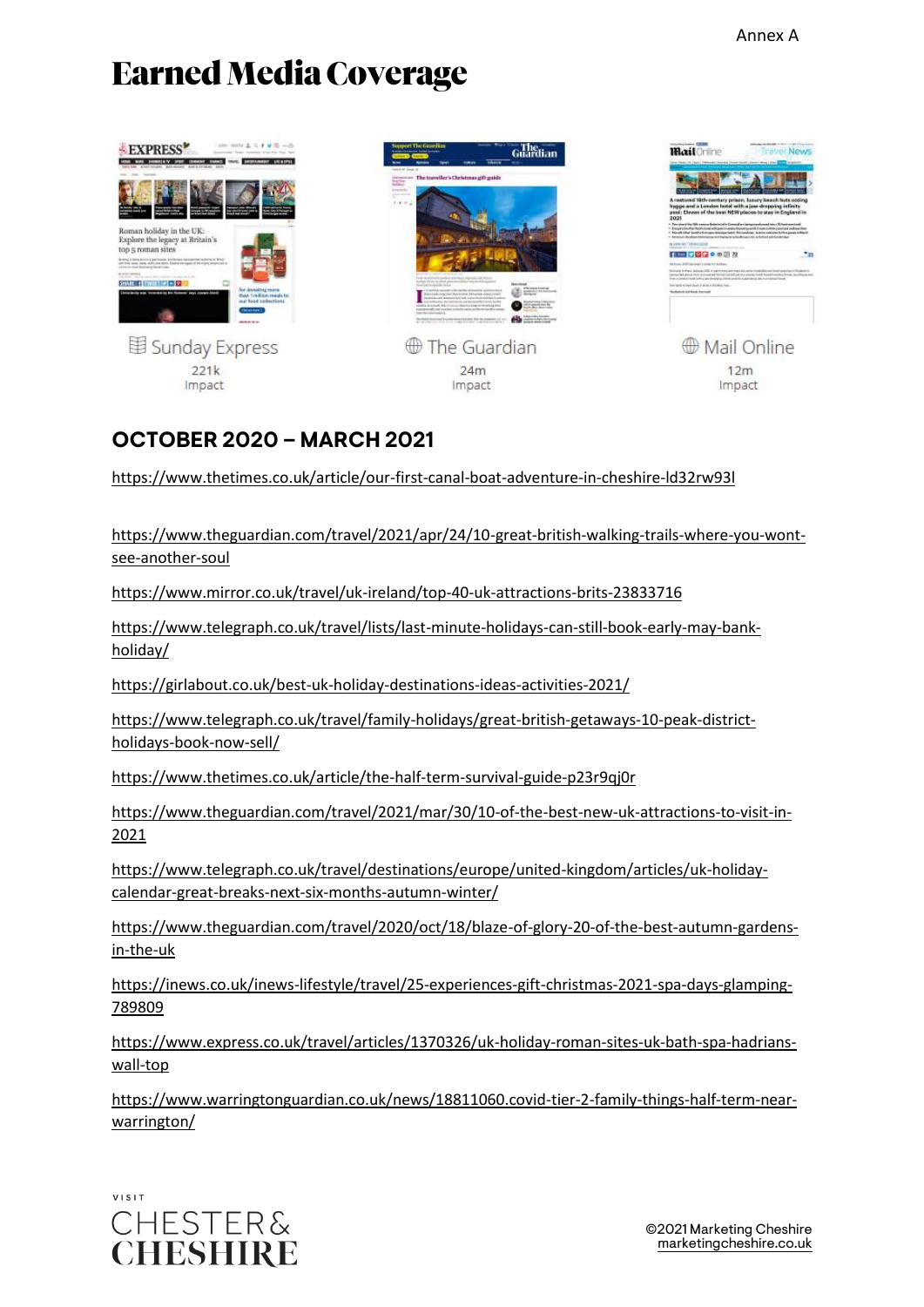# **Earned Media Coverage**

[https://www.telegraph.co.uk/travel/destinations/europe/united-kingdom/articles/uk-holiday](https://www.telegraph.co.uk/travel/destinations/europe/united-kingdom/articles/uk-holiday-calendar-great-breaks-next-six-months-autumn-winter/)[calendar-great-breaks-next-six-months-autumn-winter/](https://www.telegraph.co.uk/travel/destinations/europe/united-kingdom/articles/uk-holiday-calendar-great-breaks-next-six-months-autumn-winter/)

[https://www.theguardian.com/travel/2020/oct/18/blaze-of-glory-20-of-the-best-autumn-gardens](https://www.theguardian.com/travel/2020/oct/18/blaze-of-glory-20-of-the-best-autumn-gardens-in-the-uk)[in-the-uk](https://www.theguardian.com/travel/2020/oct/18/blaze-of-glory-20-of-the-best-autumn-gardens-in-the-uk)

[https://inews.co.uk/inews-lifestyle/travel/25-experiences-gift-christmas-2021-spa-days-glamping-](https://inews.co.uk/inews-lifestyle/travel/25-experiences-gift-christmas-2021-spa-days-glamping-789809)[789809](https://inews.co.uk/inews-lifestyle/travel/25-experiences-gift-christmas-2021-spa-days-glamping-789809)

[https://www.express.co.uk/travel/articles/1370326/uk-holiday-roman-sites-uk-bath-spa-hadrians](https://www.express.co.uk/travel/articles/1370326/uk-holiday-roman-sites-uk-bath-spa-hadrians-wall-top)[wall-top](https://www.express.co.uk/travel/articles/1370326/uk-holiday-roman-sites-uk-bath-spa-hadrians-wall-top)

<https://www.theguardian.com/travel/2020/oct/26/20-of-the-uk-best-christmas-winter-light-trails>

<https://www.theguardian.com/travel/2020/dec/08/the-travel-travellers-christmas-gift-guide>

[https://www.cheshire-live.co.uk/whats-on/food-drink-news/seven-places-ice-cream-cheshire-](https://www.cheshire-live.co.uk/whats-on/food-drink-news/seven-places-ice-cream-cheshire-19135327)[19135327](https://www.cheshire-live.co.uk/whats-on/food-drink-news/seven-places-ice-cream-cheshire-19135327)

[https://www.warringtonguardian.co.uk/news/18811060.covid-tier-2-family-things-half-term-near](https://www.warringtonguardian.co.uk/news/18811060.covid-tier-2-family-things-half-term-near-warrington/)[warrington/](https://www.warringtonguardian.co.uk/news/18811060.covid-tier-2-family-things-half-term-near-warrington/)

[https://www.cheshire-live.co.uk/news/chester-cheshire-news/festive-plans-cheshire-post](https://www.cheshire-live.co.uk/news/chester-cheshire-news/festive-plans-cheshire-post-lockdown-19240773)[lockdown-19240773](https://www.cheshire-live.co.uk/news/chester-cheshire-news/festive-plans-cheshire-post-lockdown-19240773)

[https://www.cheshire-live.co.uk/news/chester-cheshire-news/five-things-coming-cheshire-2021-](https://www.cheshire-live.co.uk/news/chester-cheshire-news/five-things-coming-cheshire-2021-19306769) [19306769](https://www.cheshire-live.co.uk/news/chester-cheshire-news/five-things-coming-cheshire-2021-19306769)

<https://www.silk1069.com/news/local-news/whats-new-in-cheshire-for-2021/>

[https://www.dailymail.co.uk/travel/travel\\_news/article-9039057/Eleven-best-NEW-places-stay-](https://www.dailymail.co.uk/travel/travel_news/article-9039057/Eleven-best-NEW-places-stay-England-2021-Cornwall-Cheshire-London.html)[England-2021-Cornwall-Cheshire-London.html](https://www.dailymail.co.uk/travel/travel_news/article-9039057/Eleven-best-NEW-places-stay-England-2021-Cornwall-Cheshire-London.html)

<https://www.cheshire-live.co.uk/whats-on/whats-on-news/72-cheshire-based-gifts-last-19475617>

[https://www.cheshire-live.co.uk/news/chester-cheshire-news/festive-plans-cheshire-post](https://www.cheshire-live.co.uk/news/chester-cheshire-news/festive-plans-cheshire-post-lockdown-19240773)[lockdown-19240773](https://www.cheshire-live.co.uk/news/chester-cheshire-news/festive-plans-cheshire-post-lockdown-19240773)

[https://www.chesterstandard.co.uk/news/18853342.chester-christmas-market-will-not-take-place](https://www.chesterstandard.co.uk/news/18853342.chester-christmas-market-will-not-take-place-town-hall/)[town-hall/](https://www.chesterstandard.co.uk/news/18853342.chester-christmas-market-will-not-take-place-town-hall/)

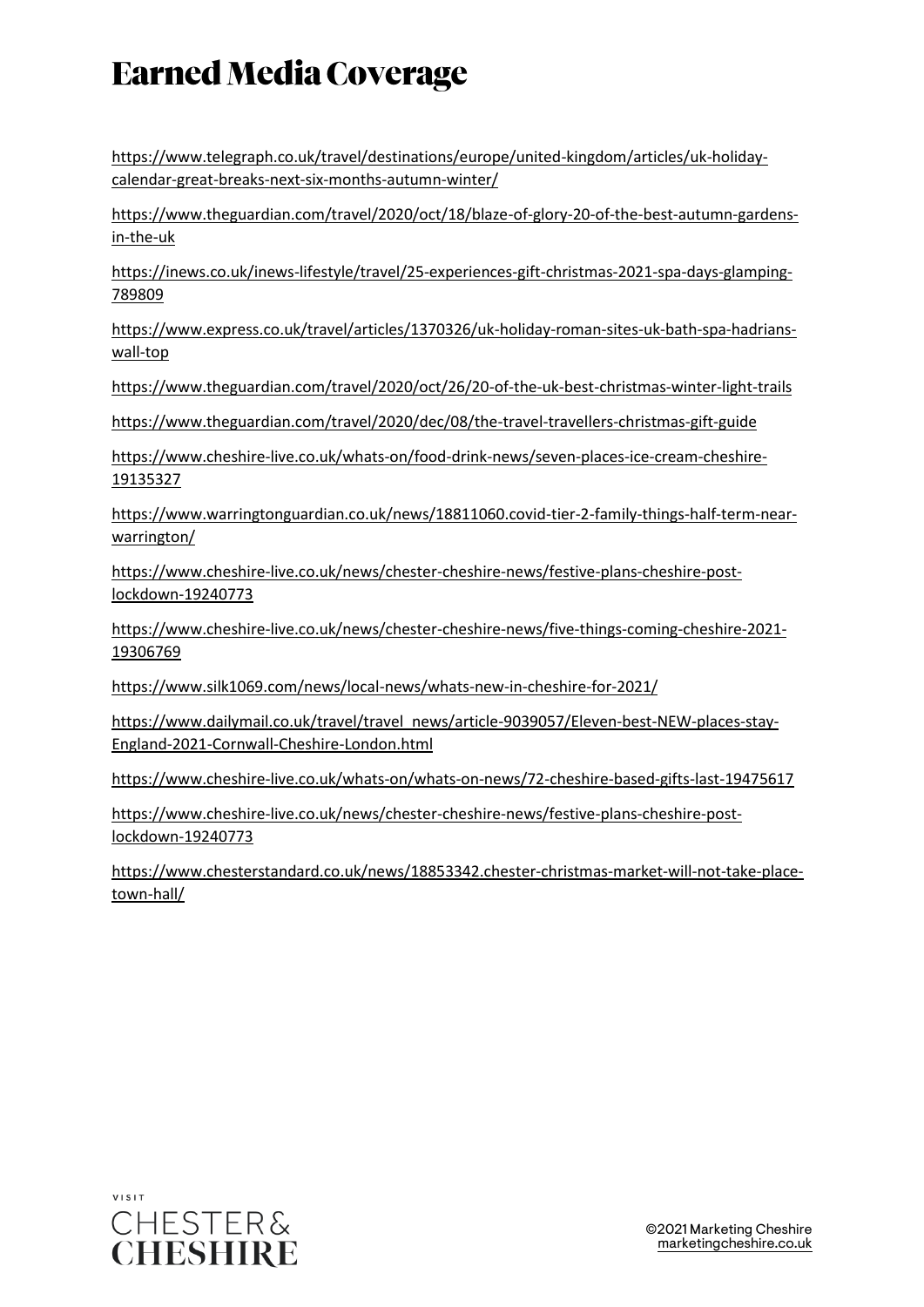### **6th May 2021**

# **Destination Management Review Cheshire and Warrington – Briefing and Position Paper Paper 234**

#### **Summary of DCMS review of Destination Management Organisation**

- DCMS has announced a review of Destination Management Organisations (DMOs), this is led by Nick de Bois, Chair of Visit England
- The review will **report by September 2021** and will make recommendations on:
	- o DMO structures and funding to deliver Covid-19 recovery.
	- o The role of DMOs alongside existing local structures, including Mayoral Combined Authorities, local authorities, and LEPS.
	- $\circ$  How DMOs should best work with Visit England, Visit Britain and DCMS, as well as other Government departments and agencies where relevant.
- The review is currently in the evidence gathering stage, with initial responses required by the end of **April 2021.**
	- o Nick de Bois and his team at DCMS are hosting roundtables and meetings with a wide range of stakeholders.
	- $\circ$  All DMOs have been asked to submit evidence on current operating models to Government.
	- o DCMS has also invited views through a 25-question open survey.
- The April deadline is the first round of DCMS evidence gathering. We will continue to engage our public and private sector networks during 2021/22 to provide ongoing feedback to Government and ensure that Marketing Cheshire is able to best deliver local economic priorities.

#### **Marketing Cheshire headline position**

- We regard ourselves as a **strategic Destination Management Organisation** (DMO) that can operate at scale for the visitor economy in our heritage city, towns, and rural areas; we are aligned with Cheshire and Warrington's functional economic geography; and aligned with the institutional boundaries of our three unitary local authorities and the Cheshire and Warrington Local Enterprise Partnership (LEP). Marketing Cheshire is part of the Cheshire and Warrington LEP.
- Marketing Cheshire's **strategic role includes**: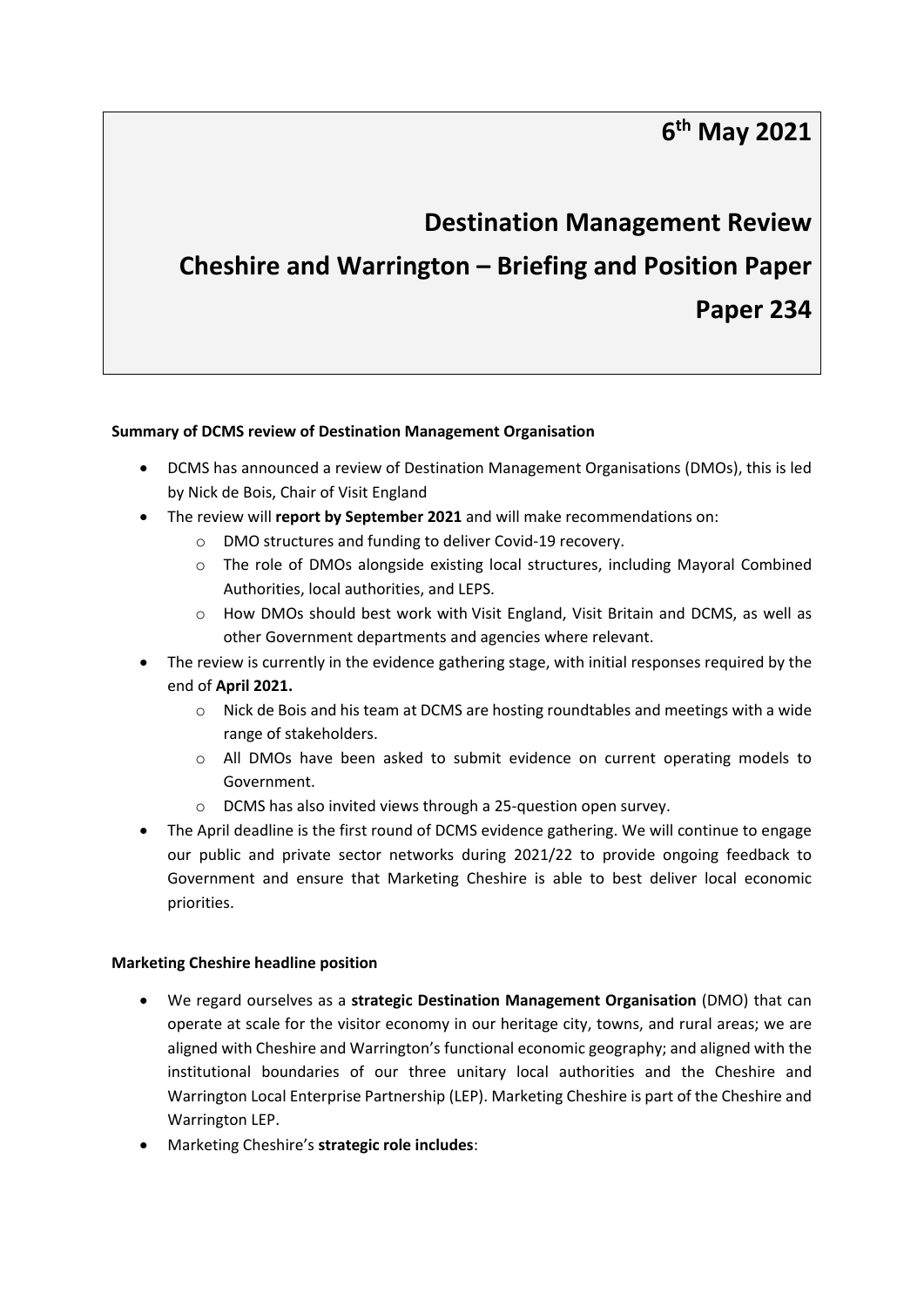- o Promotion of the visitor economy to create jobs and sustainable economic growth. This includes tourism, leisure, hospitality, and retail businesses.
- o Helping to make Cheshire and Warrington a great place to live and work.
- o Providing sector leadership and business support, including with the Growth Hub.
- o Leading on business tourism and place marketing.
- We partner flexibly across **geographical boundaries** whether that is with North Wales, the Peak District, or with Liverpool City Region and Greater Manchester.
- We believe Government should work with industry to develop a **visitor economy recovery plan**. This should acknowledge the importance of both domestic and international tourism and set the framework for tailored local destination management plans developed by DMOs with businesses and communities.
- To help deliver the **visitor economy recovery plan** Government should provide DMOs with core funding linked to specific policy outcomes, such as levelling up or job creation. This would ensure DMOs are able to focus on delivery rather than limited funding bids. This would deliver better value for money, particularly when Government funding leverages additional funds secured from local partners in the public and private sector.
- DMOs also have a critical role to play in **place marketing, including business tourism and inward investment.** Marketing Cheshire have been working closely with the LEP and local authorities to strengthen our local propositions and ensure that Cheshire and Warrington are regarded as a great place to live, work, and meet. This will be critical to the growth of priority sectors, such as advanced manufacturing, energy, life sciences, as well as the recovery of our towns and rural areas.
- We believe that a new **national DMO network** should be established to share best practice and market intelligence between Government, government agencies, and local areas. This could be modelled on similar structures, for example the LEP Network, and could be chaired by Visit England. It should facilitate further regional collaboration.
- We hugely value our **business partnerships** and as part of the LEP we work increasingly closely with other local organisations, such as Business Improvement Districts. We intend to strengthen these partnerships during 2021/22 through our Destination Chester and Destination Cheshire networks.
- Finally, we think that the **integration of Marketing Cheshire with the LEP** provides an exemplar model of local partnership working. As a result of our merger, we have been able to increase local business engagement, strengthen economic strategy, and streamline project delivery, particularly on business support. This proved critical during our response to the Covid19 pandemic and the LEP has also focused on the importance of the visitor economy in the draft Cheshire and Warrington economic recovery plan.
- Marketing Cheshire is a **private company limited by guarantee**, with the sole member being the Cheshire and Warrington LEP. It has an independent board of directors, chaired by the vice chair of the LEP and with representation from local visitor attractions, the hospitality sector, cultural sector, wider business community, and local authorities.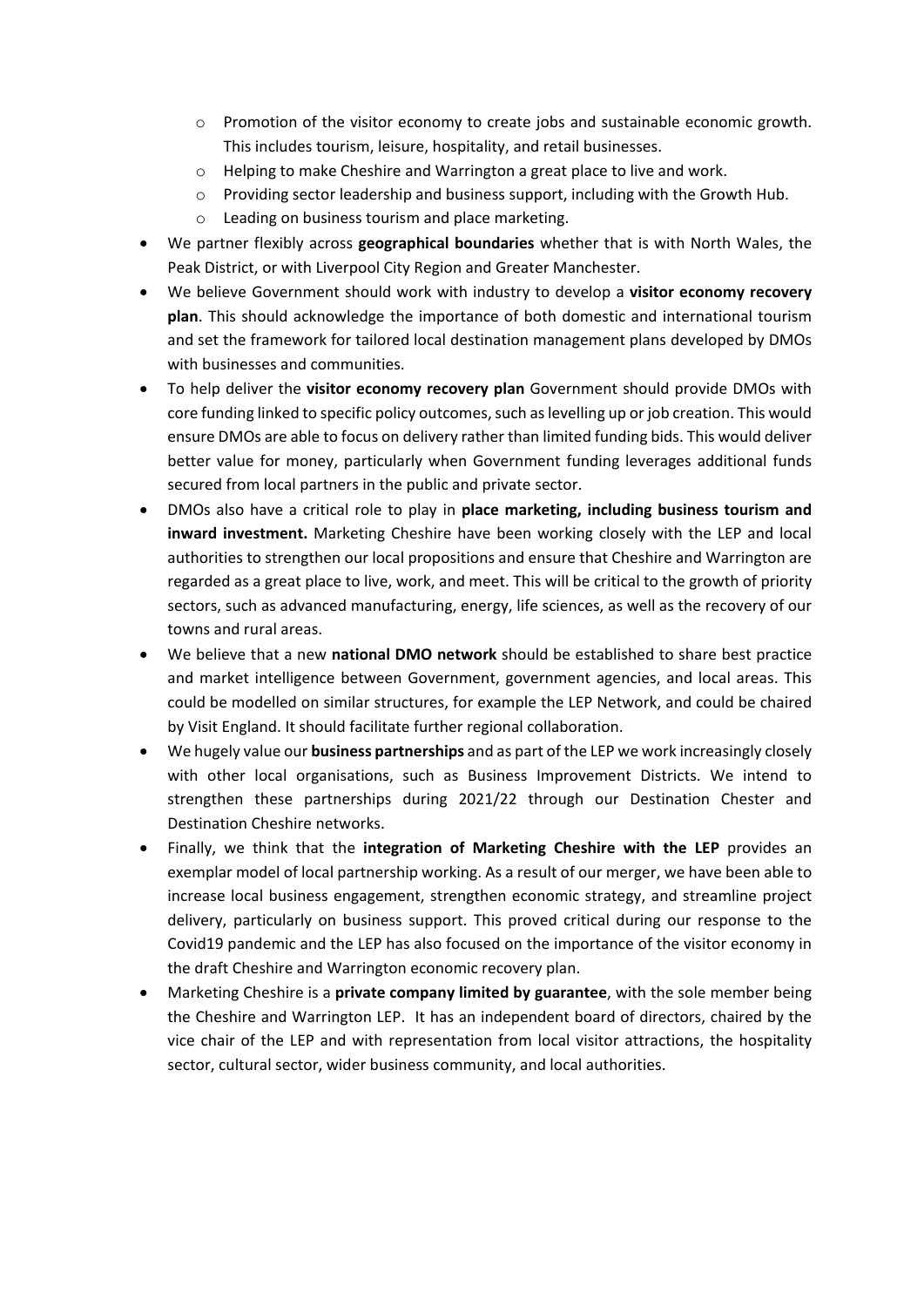#### **Value of Tourism and Hospitality to the UK's Visitor Economy**

- The tourism and hospitality sector in the UK accounts for 7% of GDP and 11% of all jobs. It is the UK's third-largest employer, supporting 3.2 million people as well as 1.5 million in the supply chain.
- The sector generates £130 billion in turnover a year and contributes approximately £39 billion in tax a year.
- Pre- Covid-19, the hospitality industry was growing at a rate of 4.5% (compared to 1% growth in the wider economy) and creating 1 in 6 net new jobs.

#### **Value of Tourism and Hospitality to Cheshire and Warrington's Economy**

- The value of the Visitor Economy in Cheshire and Warrington is £3.8billion, having grown steadily over the 10 years from £2billion in 2009, and the area welcomed 65million visitors in 2019.
- Approximately 45,000 people are employed in the Visitor Economy in Cheshire and Warrington. The Visitor Economy also supports jobs through wider supply chains, and this is particularly important for our towns and economy in rural areas.
- Cheshire and Warrington have key tourism assets such as Chester Zoo, the most visited paid for attraction outside of London with 2million visitors in 2019 and Jodrell Bank, the most recent UK World Heritage Site.

#### **Future delivery opportunities**

- Recognition that **destinations such as Cheshire and Warrington have a major role in both domestic and international tourism recovery and can help the Government achieve its ambitions for levelling up for our heritage City, towns, and rural areas.** There are also opportunities to better leverage Cheshire and Warrington as a location for inward investment and business tourism following the pandemic.
- That Marketing Cheshire should be included in a **network of Strategic DMOs** to work in conjunction with VisitEngland, VisitBritain and other Government funded programmes which impact on the Visitor Economy, supported with core funding to deliver activities, including the following:
	- o Lead sub-regional **destination management plan**, in collaboration with local authorities and businesses to ensure a coordinated approach to destination development and marketing.
	- o Deliver **business advice and support**, start-ups, and growth through the LEP, Growth Hub, and in partnership with local authorities. Dependent on the scope of this work, DCMS may also decide to agree a framework jointly with BEIS and DIT.
	- $\circ$  Marketing Cheshire is also working with local partners in the public and private sector to develop our plans to promote Cheshire & Warrington's approach to **place marketing**. Linked to this, leading a focused strategy on **business tourism** connected to priority economic sectors can assist in the UK's strategy around global Britain and Net Zero. For example, Marketing Cheshire successfully secured an international Renewable and Clean Hydrogen conference because of the leading role the sub-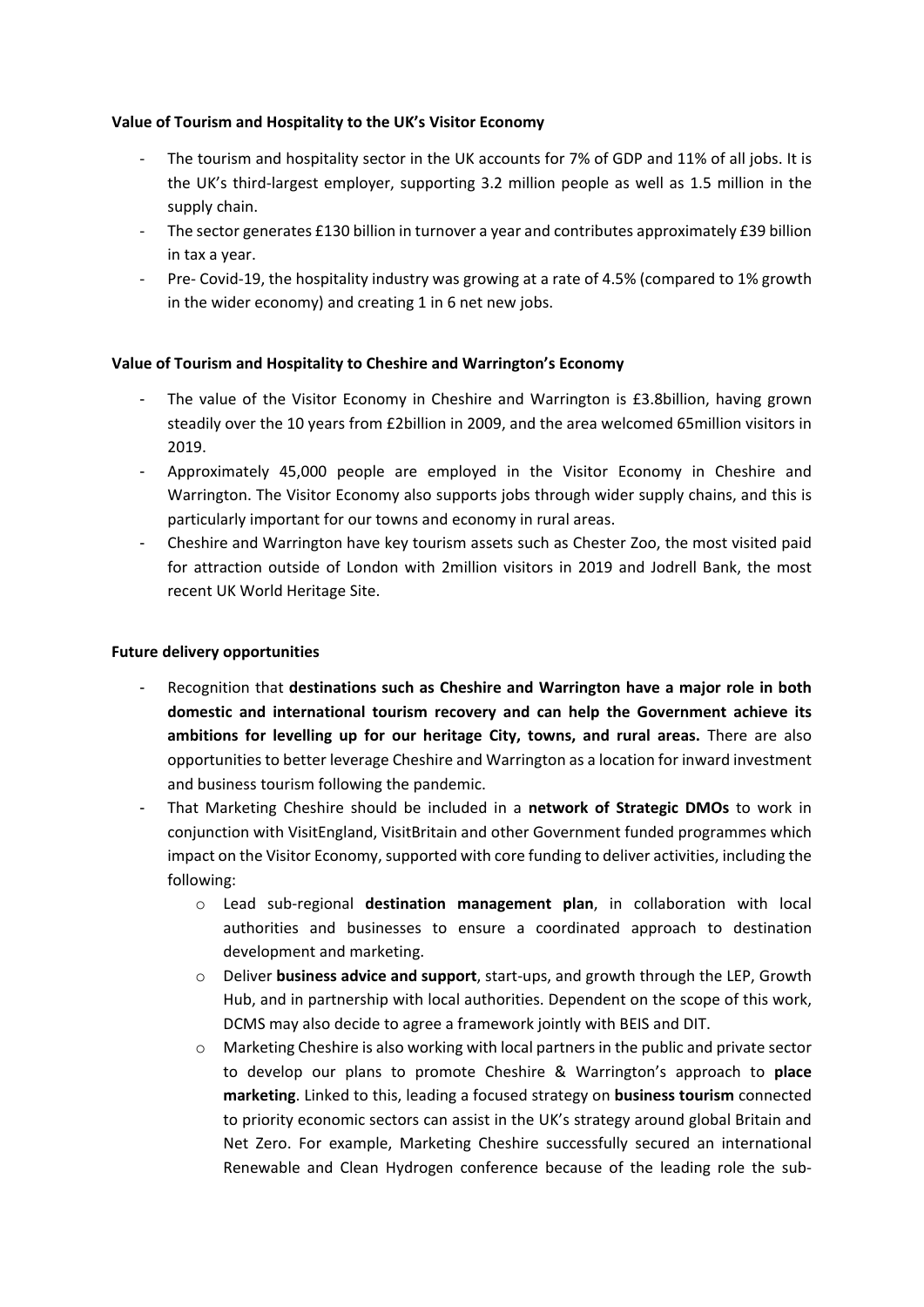region is taking in the field. Bringing sector specific conferences and associations to an area can play an active role in investment and the DMO role in driving this needs to be considered.

- o Support DMOs to develop real time **local data dashboards** with market analysis, insights, and industry intelligence. This would be hugely valuable for local businesses and Government policy makers. This work requires additional Government funding to be sustainable and successful and will allow us to track Covid19 recovery.
- o Continue to lead **domestic and local visitor economy marketing** and media activity and provision of visitor information. This will align with national priorities and campaigns to achieve best return on investment, whilst also emphasising our key local assets in our heritage city, towns, and rural areas, as well as propositions developed with England's Historic Cities.
- o Continue to coordinate and deliver **international marketing**, whilst also looking at opportunities to partner across a wider geography in the North-West, North Wales, Peak District and Shropshire, and aligned with key visitor gateways such as Manchester Airport and the Port of Liverpool.
- o Recommendations will need to be accompanied by **core budget resource with a multi-year commitment**. There is currently a market failure in the provision of destination management and marketing as no single business will benefit from the activity. The other issue is that the lack of Government funding alongside constrained local authority budgets means that DMOs are focused on financial sustainability and revenue generation activity rather than their core purpose of destination management and market.
- o Continue to **communicate regularly** to all relevant local businesses, local authorities, and the LEP, including providing the secretariat to our independently chaired Destination Chester and Destination Cheshire networks.
- o Use **local market intelligence** to create medium to long-term destination strategy for the growth of the visitor economy, whether it is by expansion of existing attractions or hospitality venues or by supporting new investors. There are a lot of best practice examples of how Marketing Cheshire has done this and as such the role could be formalised and evaluated more effectively.
- o Working across Government departments to **better support businesses**, Marketing Cheshire could support coordination of all aspects of the visitor economy across the sub-region, including partnering with relevant support programmes funded across relevant government departments eg BEIS, DEFRA, ACE, etc. In previous years Marketing Cheshire has delivered grant schemes on behalf of national schemes, for example Foot and Mouth recovery.

#### **Further considerations**

- Learnings might be taken from other Government departments where **local delivery is core funded** and supported within the framework of a national programme. DIT and BEIS already contract with local delivery organisations to core fund account management and business support. For example, BEIS core funds 38 local Business Growth Hubs, based on the size of the local business population, in addition to discretionary funding for specific project delivery.